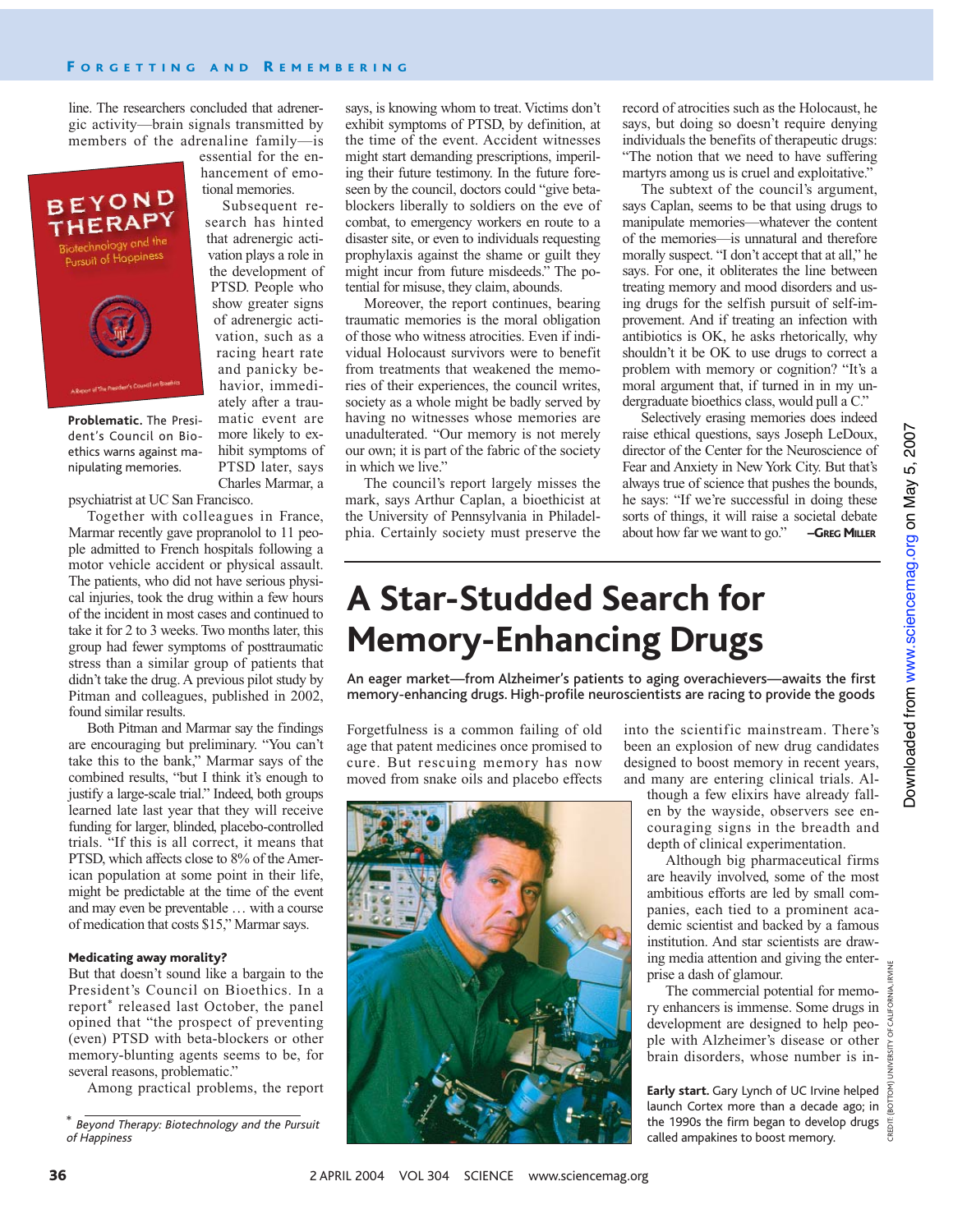creasing rapidly as the population ages. But most would equally well treat mild cognitive impairment, a subclinical condition that often progresses to Alzheimer's, or the kinds of age-related memory declines that are common even in healthy people. Some companies are planning to treat memory problems associated with mental illness and mental retardation. Even the "worried well"—and there are many among the aging baby boomers—could eventually be customers, seeking to medicate perceived memory lapses. This group overlaps with the potentially huge and ethically troublesome

market for "off-label" uses—people who simply want to enhance their powers of memory rather than treat memory loss (see Editorial, p. 17).

"There's a lot of enthusiasm" about new therapies, says biochemist Tom Dietz, co-CEO of Pacific Growth Equities, an investment firm in San Francisco that follows this field. "We have an aging population, and it's growing. So these companies have a ready market" and not much competition from other approved drugs. "We're seeing the culmination of many years of work," Dietz says, adding, "that doesn't happen often." A sample of these companies reveals that they are moving toward the same goals but have different

Lynch began this work after learning about a potential memory-boosting ampakine compound in a preprint from Isao Ito of Chugai Pharmaceuticals in Japan. Soon after that, a "fortuitous encounter," Lynch says, brought him together with medicinal chemist Gary Rogers, then at UC Santa Barbara, who quickly concluded that he could make a "more potent, more persistent" version. Rogers and Lynch teamed up to create an ampakine drug now being tested by Cortex as compound CX516. Its safety and proof of principle have been established in phase I and phase II clinical trials, according

> to Cortex. But it's not likely to become a prescription drug, Lynch notes, be

co-recipient of the Nobel Prize in physiology or medicine in 2000 for work on the biochemistry of neuron signaling, Kandel has been showered with many awards during a long academic career devoted to the study of how memories are formed and stored at the molecular level.

Kandel says the idea for Memory Pharmaceuticals took shape over dinner one night with Walter Gilbert, the Harvard biochemist who won a Nobel Prize in chemistry in 1980. The two had been involved with another firm and were discussing memory research. Kandel recalls that his wife Denise "suggested that we start a company." They did, bringing in venture capitalist Jonathan Fleming and scientific director Axel Unterbeck from the German drug firm Bayer to found Memory Pharmaceuticals in 1998.

The company, which counted Columbia University among its first backers, has used Kandel's model of longterm memory consolidation to search for potential memoryboosting molecules in animal models. Its initial target is Alzheimer's disease, but it also aims to treat vascular dementia, schizophrenia, depression, and common age-related memory loss.

At present, Memory Pharmaceuticals has identified four drugs in development. The furthest along in testing (MEM1003) was licensed from Bayer. It's

designed to protect neurons against excess calcium inflows, a common defect of the aging brain that damages neurons and even-

Next in the pipeline are two drugs derived from Kandel's work (MEM1414 and MEM1917). They are designed to enhance memory by sustaining levels of a critical neurotransmitter called cyclic AMP and a protein it modulates, CREB, which has the power to turn genes on and off. Fluctuations of CREB levels can reshape synapses and are thought to help cement memories. The fourth candidate (MEM3454) is an antischizophrenia compound aimed at a different target, the nicotinic alpha-7 receptor; nicotine eases some symptoms of the disease, and researchers suggest that this may explain the high rate of smoking among

tually impairs cognitive function.

**Counterpoint.** Eric Kandel of Columbia

(above) and Tim Tully of Cold Spring Harbor Laboratory are founders of competing companies, Memory Pharmaceuticals and Helicon Therapeutics, respectively, both seeking to improve memory by raising levels of CREB.

#### Take a memo

CREDITS: (TOP TO BOTTOM) SPENCER PLATT/NEWSMAKERS/GETTY IMAGES; MIRIAM CHUA

ĝ CREDITS

MIRIAM CHUA

styles and strategies.

Gary Lynch was one of the first to explore this territory. A researcher in psychiatry and human behavior at the University of California (UC), Irvine, he helped guide a small company called Cortex Pharmaceuticals during its start-up years in Irvine in the 1980s, when it was concerned with treating stroke and neurodegenerative diseases with growth factors. At his urging, Lynch says, in the 1990s the company began to focus on molecules dubbed ampakines. They modulate so-called AMPA receptors, which respond to the neurotransmitter glutamate. Given the right kind of neural stimulation, AMPA receptors strengthen synapses, the contact points between neurons at which they exchange information. New or more sensitive synapses, according to theory, write experiences into memory.

cause its potency is low. Hopes are now riding on suc-

cessor compounds, including CX717, which will soon enter clinical testing.

"We and everybody else who are using ampakines are trying to make it easier to encode memory," that is, create a neural trace of an experience, says Lynch. In contrast, several other new companies are emphasizing a slightly different step, targeting the protein machinery that stabilizes memory. "It's going to be entertaining" to watch the competition, says Lynch.

### Nobel spinoff

Memory Pharmaceuticals Corp., a small company in Montvale, New Jersey, has been featured in journals such as *Forbes* and *Business Week*, benefiting from the celebrity of its scientific guru, Eric Kandel, a Howard Hughes neurobiologist at Columbia University in New York City. A



www.sciencemag.org SCIENCE VOL 304 2 APRIL 2004 37